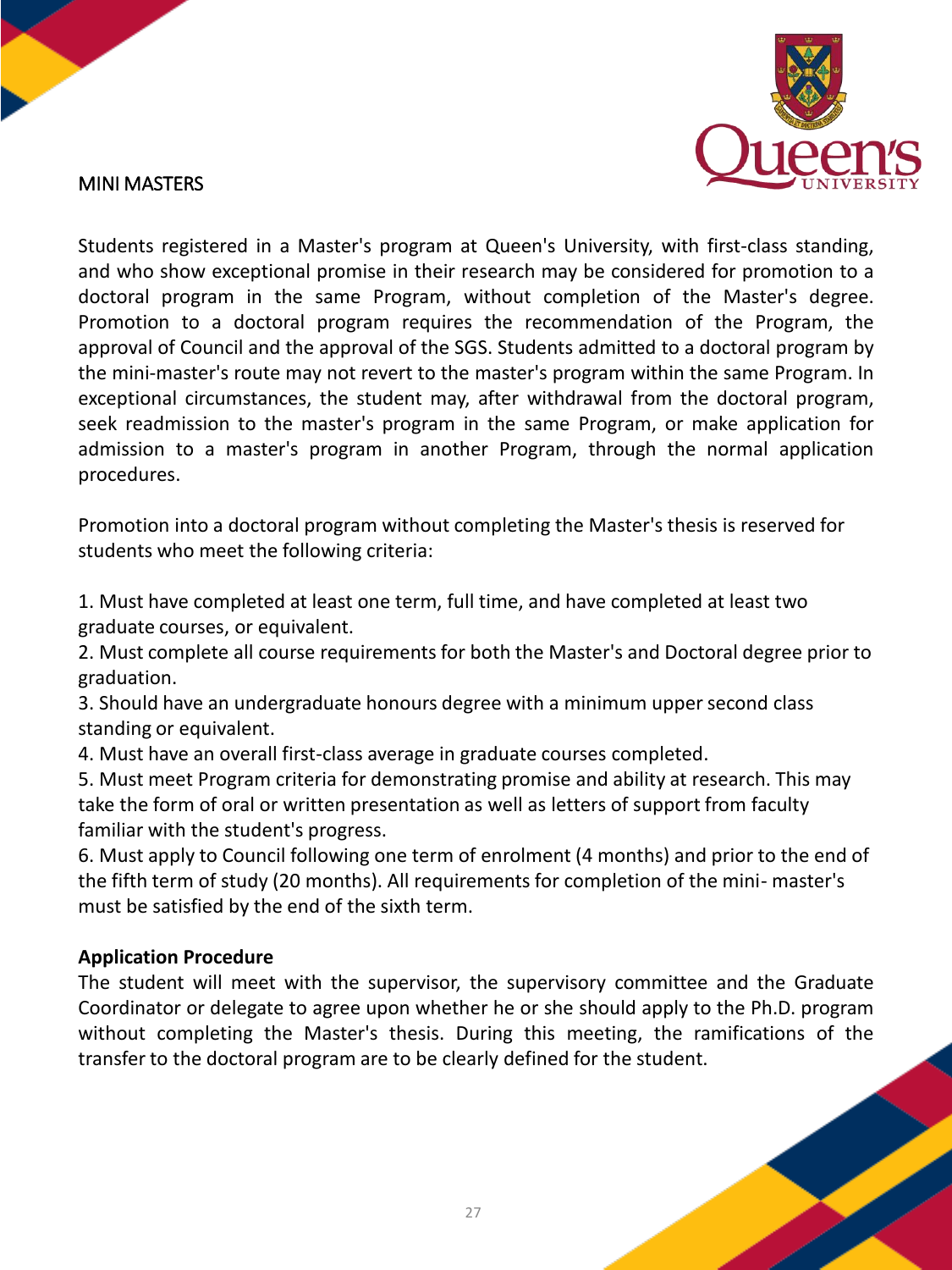



The following documents are required for submission to the SGS:

- Updated transcript (internal transcript acceptable)
- A brief justification outlining the student's qualifications for admission (to be completed by the Graduate Coordinator or delegate)
- Letter of support from the supervisor
- Outline of student's current and proposed research.
- Completed application package for admittance to the doctoral program, including a decision sheet for acceptance into the Ph.D. program, "pending successful completion of the mini-master's".

The application will be forwarded to the Chair of Council. The Chair will either sign the decision sheet, thereby accepting the student into the PhD program pending successful completion of the mini-master's examination, or, in the case where he/she queries the qualifications of the student, have the application forwarded to Council for discussion. Both the PhD Program Director in the student's Program, and the supervisor must attend the Council meeting when the application is discussed.

No later than 40 working days after the approval to proceed via the mini-master's route has been confirmed in writing by the SGS, the mini-master's candidate will defend a written research report and proposal in an oral examination to an examining committee. The oral examination will be held no later than two weeks after submission of the written research report to the members of the examining committee.

## **Procedure for Examination of the Candidate's Research Report and Proposal for the Mini-Master's**

The candidate must prepare a written report that normally should not exceed 10 pages in length, single spaced (excluding Figures, Tables and References), clearly delineating the background of the research project, the work done to date, and the proposal for development of the research into a doctoral thesis. This report will be submitted to an examining committee composed of the following members:

- Head/Graduate Coordinator/Delegate
- Two faculty members who will cover content expertise if not covered by above
- Supervisor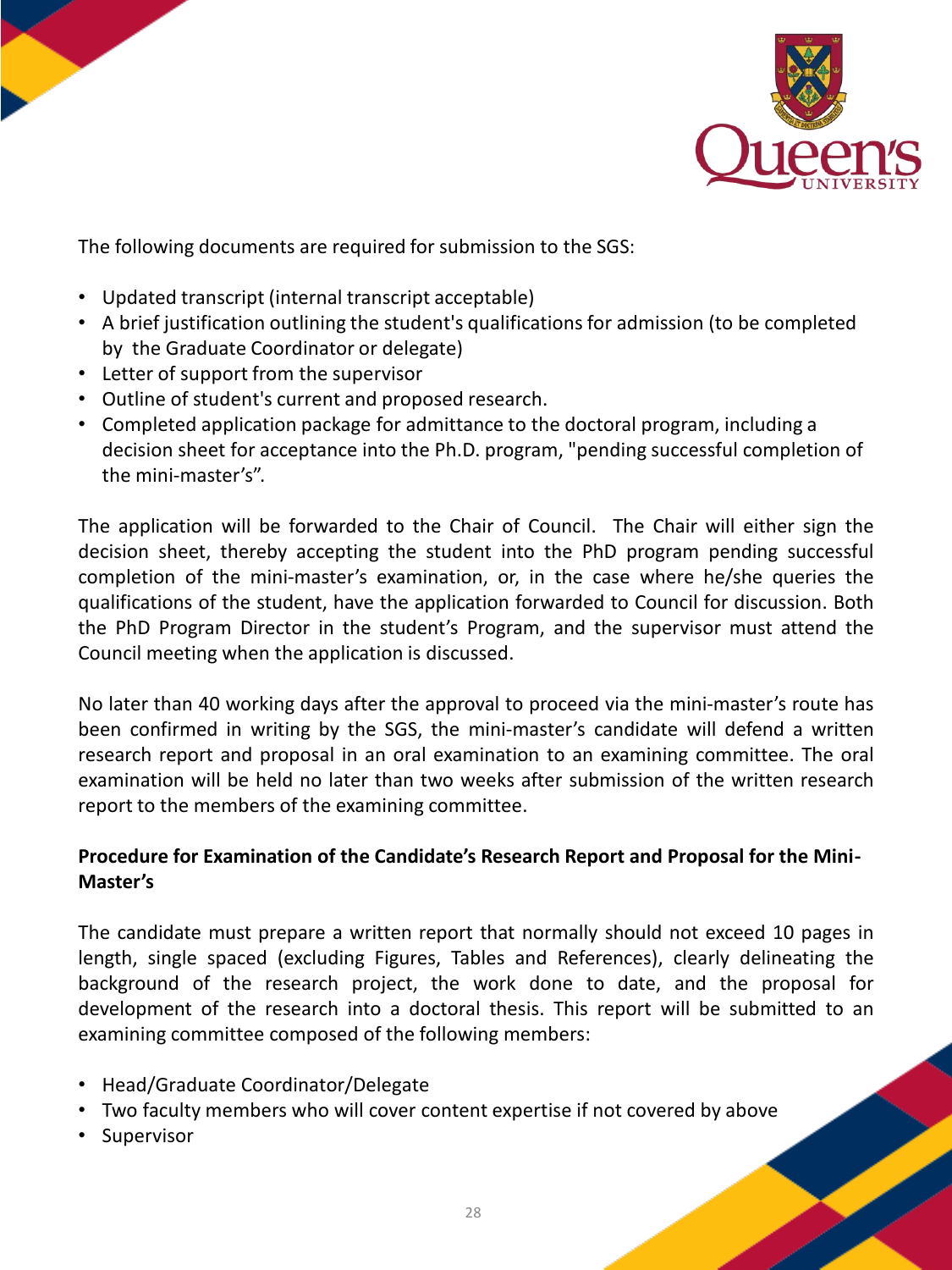



At the examination, the candidate will present a 15-20 minute talk on his/her research report and proposal. This talk will be followed by an oral examination.

Questioning or comments of the examining committee will primarily relate to the background of the project, what the student has accomplished, and the basis for expanding the project. This should normally last no longer than 1.5 hours.

At the end of the examination, the candidate will be asked to leave the room while the examining committee members discuss the performance of the candidate. The examining committee will decide if the student will be recommended for direct advancement to the Ph.D. or not. Two or more negative votes by the examining committee will result in failure of the mini-masters examination. The decision of the examining committee shall be forwarded to the School of Graduate Studies and Research. Once the decision has been made by the examination committee the Mini Masters Defense Form found on the Centre for Neuroscience Studies webpage [http://neuroscience.queensu.ca/graduate/current](http://neuroscience.queensu.ca/graduate/current-students/forms)students/forms is required to be filled out and then forwarded to the School of Graduate Studies.

Students who pass their mini-master's examination will be allowed to transfer to the doctoral program in September. Council members will be informed at the next Council meeting of the promotion. Students who do not pass the mini-master's examination will be allowed to complete the MSc thesis, according to SGS regulations.

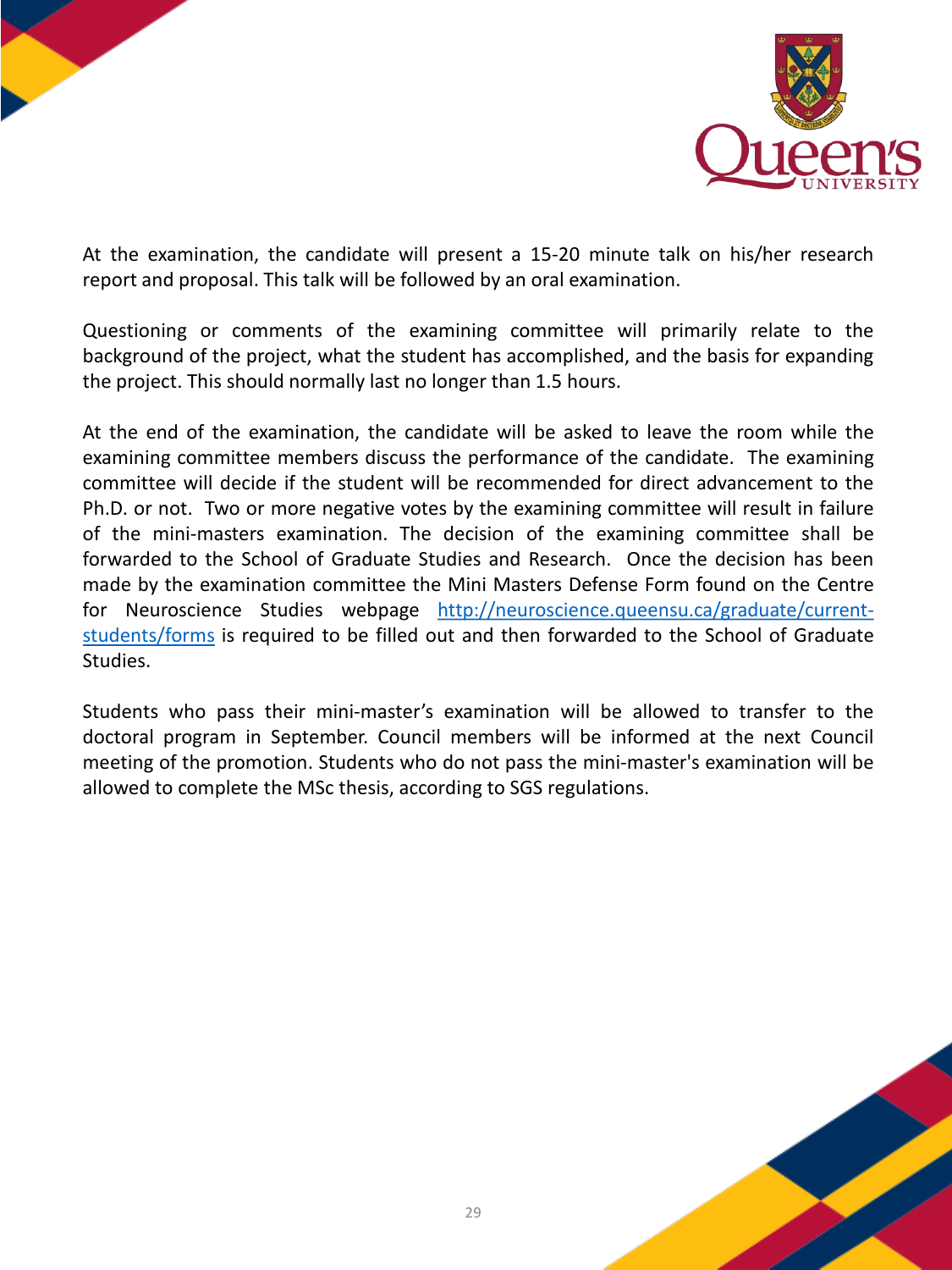

## Procedure for Examination of the Candidate's Research Report and Proposal for the Mini-Master's

The candidate must prepare a written report that normally should not exceed 10 pages in length, single spaced (excluding Figures, Tables and References). This written report should have the following approximate composition:

| <b>Criteria</b>                     | <b>Description</b>                                                                                                                                                                                                                                                                                                                           | Weight |
|-------------------------------------|----------------------------------------------------------------------------------------------------------------------------------------------------------------------------------------------------------------------------------------------------------------------------------------------------------------------------------------------|--------|
| <b>Thesis Objectives</b>            | clearly delineated background of PhD thesis proposal<br>(i.e. literature review), and motivation                                                                                                                                                                                                                                             | 1/3    |
| <b>Work Accomplished to</b><br>date | report on work accomplished to date, i.e. summary of<br>MSc project                                                                                                                                                                                                                                                                          | 1/3    |
| <b>PhD Proposal</b>                 | proposal for development of the research into a<br>doctoral thesis. Provide an outline of projects planned<br>for the PhD (i.e. thesis projects proposal). Each project<br>should be presented in abstract form including for<br>each project: title, goals, justification of approach,<br>hypotheses, expected outcomes, anticipated impact | 1/3    |

This report will be submitted to an examining committee composed of the following members:

- Head/PhD Director or Delegate as Chairperson
- Two faculty members who will cover content expertise if not covered by above
- Supervisor. (Note: it is the supervisor's role to assemble the mini-MSc examining committee, including the chairperson.)